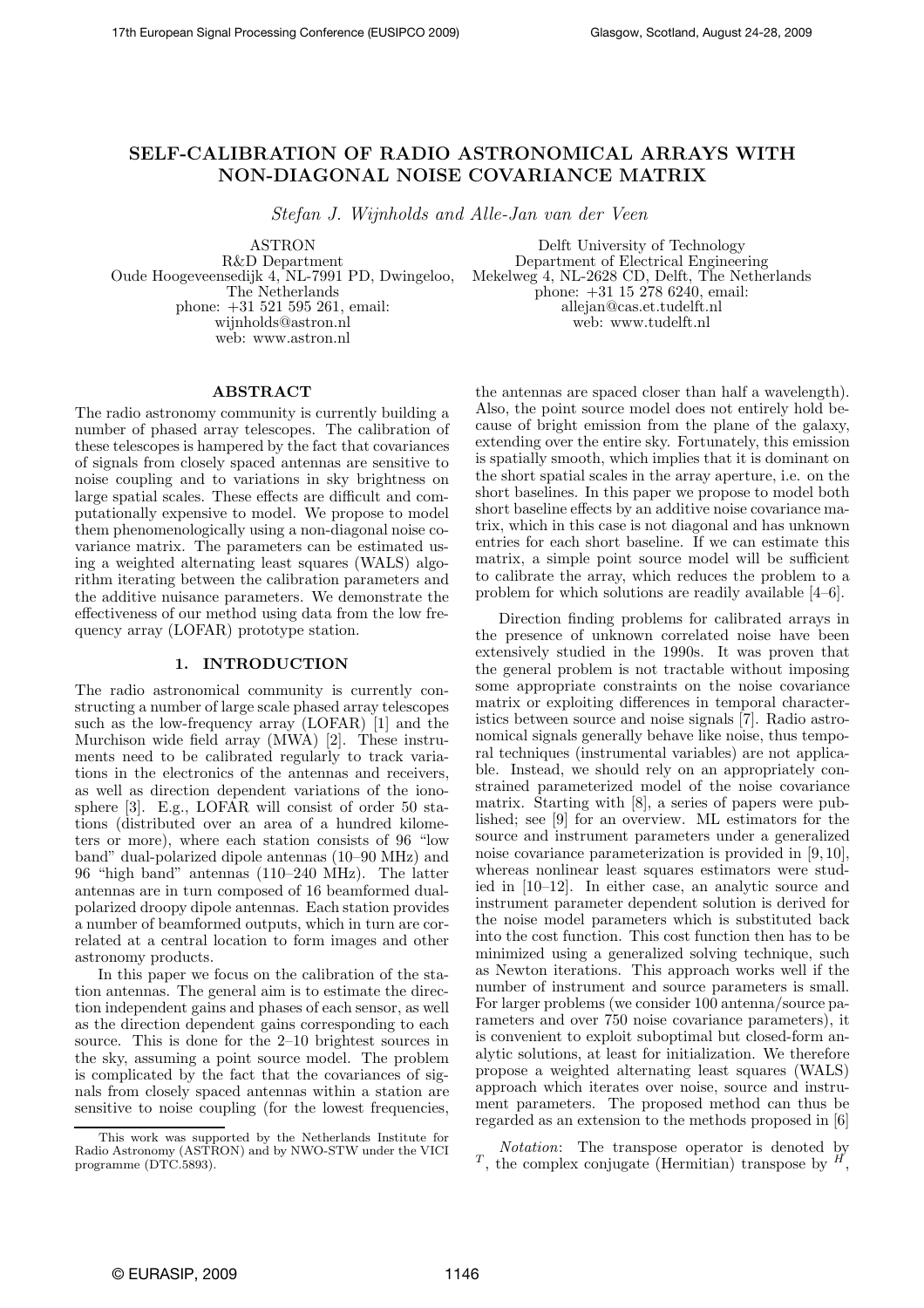complex conjugation by  $\overline{(\cdot)}$  and the pseudo-inverse by †. An estimated value is denoted by  $(·)$ . ⊗ denotes the Kronecker product and ◦ is used to denote the Khatri-Rao or column-wise Kronecker product of two matrices.  $vec(\cdot)$  converts a matrix to a vector by stacking the columns of the matrix.

# 2. DATA MODEL AND PROBLEM STATEMENT

We consider an array of  $P$  antennas. The measured  $P \times P$  array covariance matrix can be modeled as

$$
\mathbf{R} = \mathbf{R}_0 \left( \boldsymbol{\theta} \right) + \boldsymbol{\Sigma}_n \tag{1}
$$

where  $\mathbf{R}_{0}(\boldsymbol{\theta})$  is the signal model for an ideal noise free array, which depends on a number of unknown real valued parameters accumulated in a column vector  $\theta$ , and  $\Sigma_n$  is a  $P \times P$  matrix describing the noise corruption. Note that  $\Sigma_n$  must be Hermitian, since the array covariance matrix is a Hermitian matrix. In our application, the data covariance model is

$$
\mathbf{R}_0\left(\boldsymbol{\theta}\right) = \mathbf{G}_1 \mathbf{A} \mathbf{G}_2 \mathbf{\Sigma}_s \mathbf{G}_2^H \mathbf{A}^H \mathbf{G}_1^H \tag{2}
$$

where  $\Sigma_s$  is the covariance of the point sources (assumed to be known from tables), A contains the direction vectors,  $G_1$  a (diagonal) instrumental gain/phase matrix, and  $G_2$  a (diagonal) direction dependent gain matrix [6]. If the direction dependent gains are unknown, we can introduce  $\Sigma = \mathbf{G}_2 \Sigma_s \mathbf{G}_2^H$ , which implies that we should estimate the apparent source powers. The direction dependent gains follow directly from the apparent source powers if the actual source powers are known, e.g. from tables. If the source positions are unknown or perturbed by propagation conditions, A may be parameterized [6]. The contents of the parameter vector  $\theta$  therefore strongly depend on the available knowledge on the instrument, the propagation conditions and the sources.

As in [8] and subsequent papers, the unknown noise covariance matrix is modeled as a linear sum of known matrices, in this case simple selection matrices  $\mathbf{E}_{ij}$  which are zero everywhere except for a '1' in entry  $(i, j)$ ,

$$
\mathbf{\Sigma}_n = \sum_{(i,j) \in \mathcal{S}} \sigma_{ij} \mathbf{E}_{ij} \,.
$$

The set  $S$  contains the index pairs of the short baselines, including the autocorrelation entries  $(i, i)$ . The unknown coefficients  $\sigma_{ij}$  are the nuisance parameters.

In the absence of the noise corruptions, i.e.,  $\mathbf{R} =$  $\mathbf{R}_{0}(\boldsymbol{\theta})$ , the estimation problem to find the parameter vector  $\theta$  is commonly formulated either as a ML problem, or as a generalized least squares estimation problem

$$
\widehat{\boldsymbol{\theta}} = \underset{\boldsymbol{\theta}}{\text{argmin}} \left\| \mathbf{W} \left( \widehat{\mathbf{R}} - \mathbf{R}_0 \left( \boldsymbol{\theta} \right) \right) \mathbf{W} \right\|_F^2, \qquad (3)
$$

where  $\hat{\mathbf{R}}$  is the measured array covariance matrix. It is known that with  $\mathbf{W} = \mathbf{R}^{-1/2}$  this estimator is asymptotically unbiased and asymptotically efficient [10, 12]. Indeed, the simulations in [10] show only a small improvement of the ML solution as compared to the WLS

solution. For  $\mathbf{R}_{0}(\boldsymbol{\theta})$  given in (2), this problem, as well as the case with an unknown diagonal noise covariance, was studied by us in [6], in the present paper, we will assume that a solution to this problem is available.

In the presence of correlated noise on the short baselines, the problem is extended to

$$
\left\{\widehat{\boldsymbol{\theta}},\widehat{\boldsymbol{\sigma}}_n\right\} = \underset{\boldsymbol{\theta},\boldsymbol{\sigma}_n}{\operatorname{argmin}} \left\| \mathbf{W}\left(\widehat{\mathbf{R}} - \mathbf{R}_0\left(\boldsymbol{\theta}\right) - \boldsymbol{\Sigma}_n\right) \mathbf{W} \right\|_F^2, \tag{4}
$$

where  $\sigma_n$  is a vector containing all unique real valued parameters required to describe the nonzero entries of  $\Sigma_n$ . This vector can be related to  $\Sigma_n$  using a selection matrix  $\mathbf{I}_s$  such that vec  $(\mathbf{\Sigma}_n) = \mathbf{I}_s \boldsymbol{\sigma}_n$ . By choosing the selection matrix appropriately, we can ensure that the estimated  $\Sigma_n$  is Hermitian.

## 3. PARAMETER ESTIMATION

## 3.1 Weighted Alternating Least Squares

We propose to solve the problem in Eq.  $(4)$  by alternating between weighted least squares (WLS) estimation of the desired parameters  $\boldsymbol{\theta}$  and WLS estimation of the nuisance parameters  $\sigma_n$ . The first WLS problem can be formulated as

$$
\widehat{\boldsymbol{\theta}} = \underset{\boldsymbol{\theta}}{\text{argmin}} \left\| \mathbf{W} \left( \left( \widehat{\mathbf{R}} - \boldsymbol{\Sigma}_n \right) - \mathbf{R}_0 \left( \boldsymbol{\theta} \right) \right) \mathbf{W} \right\|_F^2. \quad (5)
$$

which is identical in form to Eq. (3) for which a solution is assumed to be available.

The second WLS problem can be formulated as

$$
\hat{\sigma}_{n} = \underset{\sigma_{n}}{\operatorname{argmin}} \left\| \mathbf{W} \left( \left( \widehat{\mathbf{R}} - \mathbf{R}_{0} \left( \boldsymbol{\theta} \right) \right) - \boldsymbol{\Sigma}_{n} \right) \mathbf{W} \right\|_{F}^{2}
$$
\n
$$
= \underset{\sigma_{n}}{\operatorname{argmin}} \left\| \left( \overline{\mathbf{W}} \otimes \mathbf{W} \right) \text{vec} \left( \widehat{\mathbf{R}} - \mathbf{R}_{0} \left( \boldsymbol{\theta} \right) \right) - \left( \overline{\mathbf{W}} \otimes \mathbf{W} \right) \mathbf{I}_{s} \sigma_{n} \right\|_{F}^{2}.
$$
\n(6)

The solution to this problem is given by

$$
\widehat{\boldsymbol{\sigma}}_n = \left( \left( \overline{\mathbf{W}} \otimes \mathbf{W} \right) \mathbf{I}_s \right)^{\dagger} \left( \overline{\mathbf{W}} \otimes \mathbf{W} \right) \text{vec} \left( \widehat{\mathbf{R}} - \mathbf{R}_0 \left( \boldsymbol{\theta} \right) \right). \tag{7}
$$

In section 2 it was mentioned that  $\mathbf{W} = \mathbf{R}^{-1/2}$  provides optimal weighting for the LS cost function. Since  $\bf{R}$  is not known,  $\bf{\hat{R}}$  is used instead in many applications. It can be shown that this may lead to a bias in the estimate of  $\hat{\sigma}_n$  for a finite number of samples [6]. This bias can be avoided by using the best available model  $\mathbf{R}\left(\widehat{\boldsymbol{\theta}},\widehat{\boldsymbol{\sigma}}_n\right)$  instead of  $\mathbf{\widehat{R}}$ .

Estimation of receiver noise powers is a special case of the general problem treated here. In this case  $\Sigma_n$  is a diagonal, and  $I_s = I \circ I$  where I is the  $P \times P$  identity matrix. This form of selection matrix simplifies Eq. (7) considerably [6]. In some problems, for example in estimating the receiver based gains, it is then possible to simply ignore the diagonal entries instead of including nuisance parameters [5]. It can further be shown that ignoring the corrupted entries instead of including them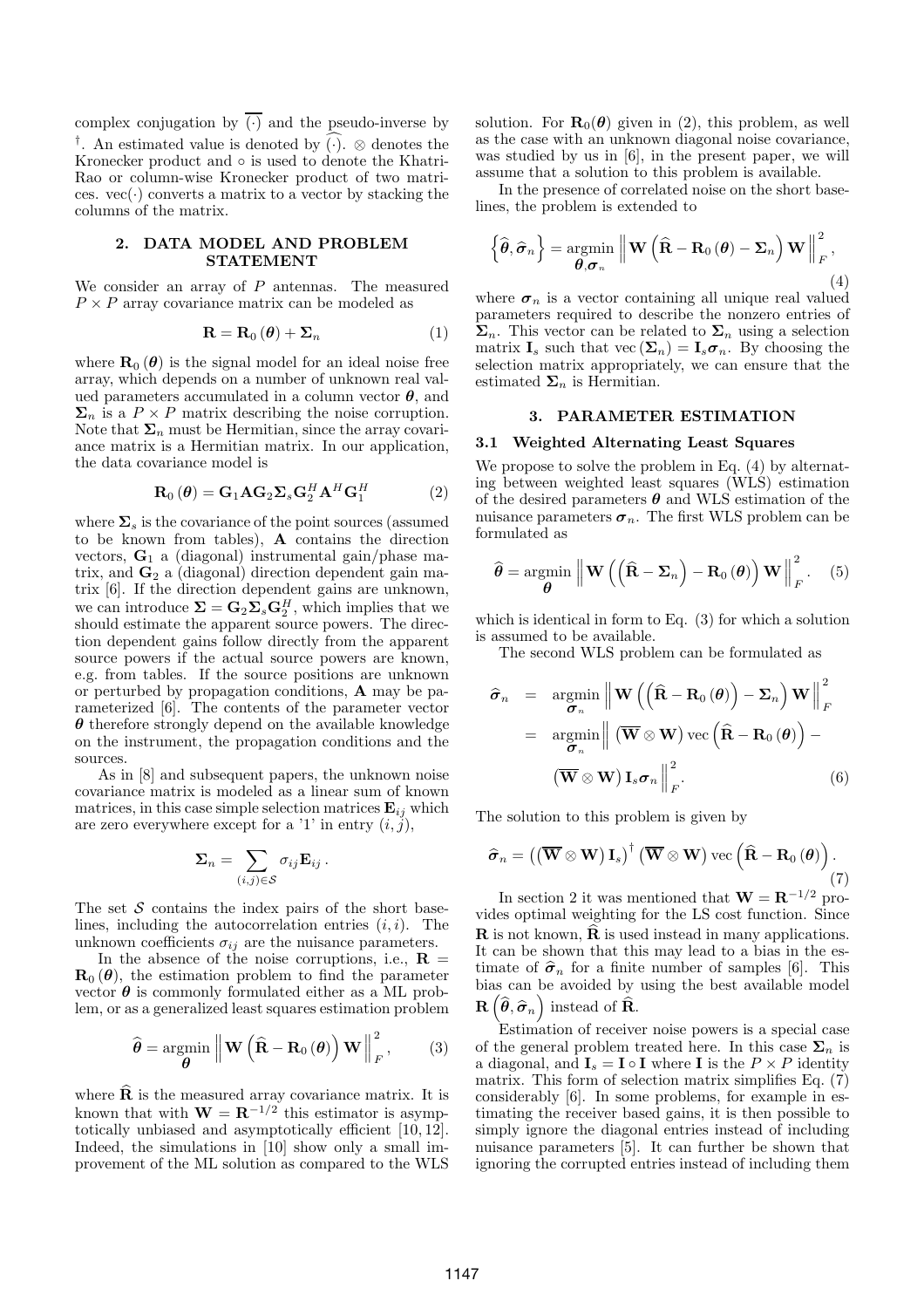using nuisance parameters does not change the Cramer-Rao bound of the parameters of interest [13]. This can be explained intuitively by regarding the matrix equation describing the WLS problem as a set of scalar equations. If a unique nuisance parameter is added to one of those scalar equations, that equation is required to solve for the nuisance parameter and can thus not be used to solve any other parameters. This implies that this equation could have been ignored if one would only focus on the parameters of interest. In practice, however, it may be hard to develop an algorithm that ignores the corrupted entries in a statistically efficient way.

### 3.2 Algorithm

The resulting algorithm is as follows:

- 1. Initialization Set the iteration counter  $i = 1$  and initialize  $\hat{\sigma}_n^{[0]}$  based on any prior information if available, otherwise initialize  $\hat{\sigma}_n^{[0]}$  to zero. Initially use  $\mathbf{W} = \widehat{\mathbf{R}}^{-1/2}.$
- 2. Estimate  $\hat{\boldsymbol{\theta}}^{[i]}$  by solving the WLS problem formulated in Eq. (5) using  $\hat{\sigma}_n^{[i-1]}$  as prior knowledge.
- 3. Estimate  $\hat{\sigma}_n^{[i]}$  using Eq. (7) using  $\hat{\theta}^{[i]}$  as prior knowledge.
- 4. Update  $\mathbf{W} = \mathbf{R}^{-1/2}$  to avoid the bias mentioned in the previous section.
- 5. Check for convergence, otherwise continue with step  $\mathcal{D}$

An algorithm that alternatingly optimizes for distinct groups of parameters, in our case  $\boldsymbol{\theta}$  and  $\boldsymbol{\sigma}_n$ , can be proven to converge if the value of the cost function decreases in each iteration. We assume that a suitable method is available to find  $\theta$ . Since we propose to estimate  $\sigma_n$  using the well known standard solution for least squares estimation problems, the value of the cost function will decrease in both steps, thus ensuring convergence. Although there is no guarantee that the algorithm will converge to the global optimum, practical experience with LOFAR and results from Monte Carlo simulations in this paper and in earlier papers [5, 6] indicate that the proposed method produces good results for most reasonable initial estimates.

## 4. EXPERIMENTAL RESULTS

#### 4.1 The LOFAR prototype station

The first full-scale LOFAR prototype station with realtime backend became operational in the second quarter of 2006 [14]. This station consisted of 48 dualpolarization antennas operating between 10 and 90 MHz arranged in a randomized configuration based on rings with exponentially increasing radii as shown in Fig. 1. Each of the two signals from every antenna was filtered and digitized using a 12-bit 200 MHz ADC. A real-time FPGA based digital processing backend splits the 100 MHz Nyquist sampled base band in 512 subbands, each 195 kHz wide, using a polyphase filter. The backend also provides a correlator which can correlate in realtime the data from the 96 input channels for a single subband. This subband may be any of the 512 available subbands and this choice may change every second.



Figure 1: Array configuration of the 48 antenna LOFAR prototype station.



Figure 2: Calibrated all-sky map for a single polarization at 50 MHz from the 48-element LOFAR prototype station. The image shows the sky projected on the horizon plane of the station.

# 4.2 Results

For the demonstration in this paper we used data from a single 1 s snapshot observation in the 195 kHz subband centered at 50 MHz. This observation was done on 14 February 2008 at 1:42:07 UTC. We will calibrate the data using the method described in Sec. 3.2, where we will model correlated noise terms on all baselines shorter than four wavelengths. The complete WLS problem thus implies estimation of the amplitudes (48 parameters) and phases (47 parameters) of the antenna based complex gains, the source power ratio of the two brightest sources (1 parameter) and 764 real valued nuisance parameters describing all non-zero entries of the noise covariance matrix for a total of 860 free real valued parameters per polarization. In this experiment we show that use of such nuisance parameters can reduce the complex source structure on the sky to a simple model with just two point sources.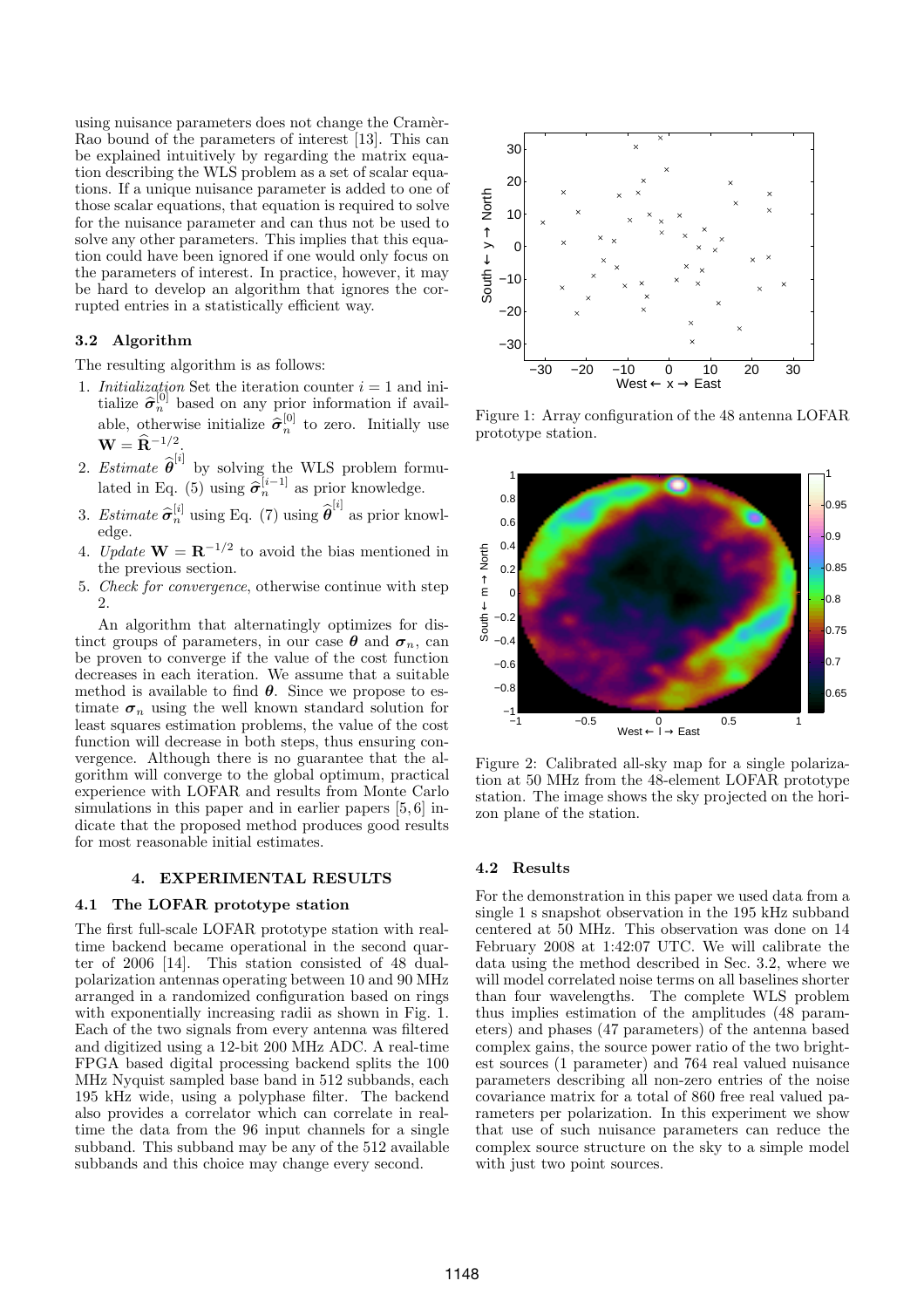

Figure 3: Calibrated all-sky map of extended emission observed at baselines shorter than four wavelengths for a single polarization at 50 MHz.

Figure 2 shows a calibrated all sky map for a single polarization. There are two bright point sources near the northeastern horizon. The image also shows a lot of extended emission from the galactic plane (on the northwestern horizon) and the north polar spur (on the eastern horizon). This extended emission is hard to model accurately, but only affects the short baselines since short distances in the aperture plane of a phased array correspond to low spatial frequencies, which describe the structure on large spatial scales.

It was found that most of this extended emission is captured by the correlations on baselines shorter than four wavelengths. This affects 358 crosscorrelations and the 48 autocorrelations resulting in the aforementioned 764 real valued parameters to describe the non-zero entries of  $\Sigma_n$ . Using the procedure outlined in the previous section,  $\hat{\sigma}_n$  was estimated simultaneously with  $\theta$ containing the other parameters.  $\hat{\Sigma}_n$  can therefore be interpreted as an estimate of the extended source structure, noise coupling and receiver noise powers. This is nicely demonstrated in Fig. 3 which shows an image based on  $\Sigma_n$  after the calibration was completed.

Figure 4 shows the difference between the maps shown in Figs. 2 and 3. This shows that  $\Sigma_n$  provides a description of the extended emission that is sufficiently accurate to reduce  $\widehat{\mathbf{R}} - \widehat{\boldsymbol{\Sigma}}_n$  to an array covariance matrix that can be described by a model consisting of only two point sources. This thus reduces our original problem to one that has been discussed extensively in the array signal processing literature.

# 5. IMPROVING THE COMPUTATIONAL **EFFICIENCY**

The calculation of  $\hat{\sigma}_n$  using Eq. 7 forms the most expensive part of the algorithm in terms of CPU and memory usage due to the Kronecker products. These Kronecker products can only be reduced to simpler Khatri-Rao or Hadamard products in a number of special cases, such as a diagonal noise covariance matrix treated in [6]. How-



Figure 4: Difference between the calibrated all-sky map shown in Fig. 2 and the contribution of extended emission shown in Fig. 3 showing that the remainder can be accurately modeled using a model with just two point sources.

|                |            | m.         |         |
|----------------|------------|------------|---------|
| 1              | 0.24651    | $-0.71637$ | 1.00000 |
| $\overline{2}$ | $-0.34346$ | 0.76883    | 0.88051 |
| 3              | $-0.13125$ | $-0.31463$ | 0.79079 |
| 4              | $-0.29941$ | $-0.52339$ | 0.74654 |
| 5              | 0.39290    | 0.58902    | 0.69781 |

Table 1: Source powers and source locations used in the simulations

ever, the parameterization of  $\Sigma_n$  chosen here implies that each entry of the array covariance matrix with a contribution from  $\Sigma_n$  is affected by a unique additive parameter. Intuitively, one would therefore expect that the weighting in Eq. (7) would not make much difference. Omitting this would reduce the CPU and memory requirements considerably, since the Kronecker products and the inverse increase the numerical complexity from  $o(NP<sup>2</sup>)$  to  $o(N<sup>3</sup>+P<sup>6</sup>)$  and the size of the largest matrix from  $P^2 \times N$  to  $P^2 \times P^2$ , where N is the number of noise parameters stacked in  $\sigma_n$ .

This idea was therefore tested in Monte Carlo simulations. For these simulations, a five armed array was defined, each arm being an eight-element, one wavelength spaced ULA. The first element of each arm formed an equally spaced circular array with half wavelength spacing between the elements. The source model is presented in Table 1. This source model was generated with a random number generator to verify that the proposed approach works for arbitrary source models.

Figure 5 compares the variance on the estimates for the omnidirectional complex gains of the receiving elements and the source powers obtained after 100 runs of a Monte Carlo simulation with weighted LS estimation of  $\hat{\sigma}_n$  and the computationally more efficient unweighted LS estimation of  $\hat{\sigma}_n$ . The complex receiving element gains and the source powers, stacked in  $\theta$ , were esti-